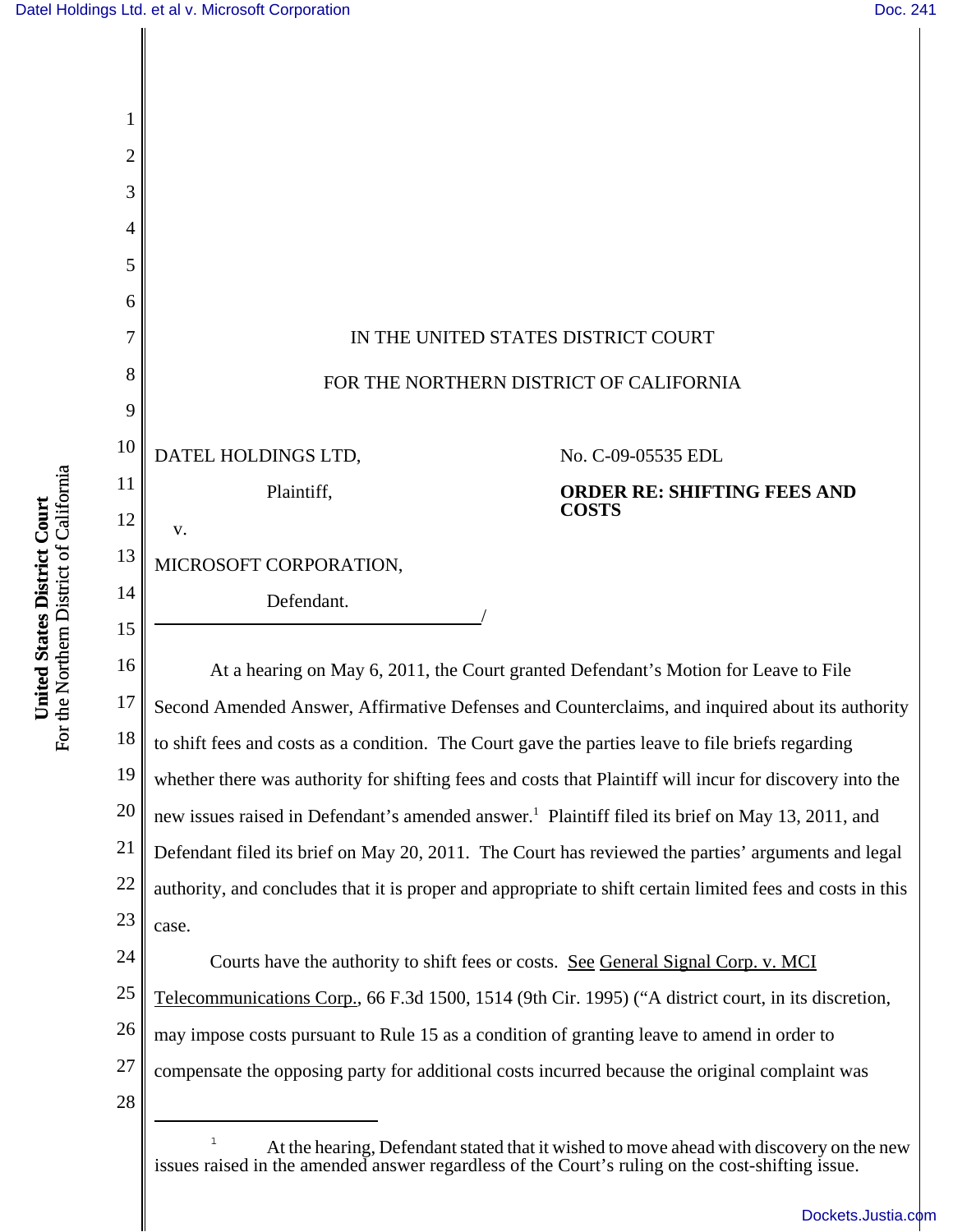1 2 3 4 5 6 7 8 9 10 11 12 13 faulty." ); <u>see also Firchau v. Diamond Nat'l Corp.</u>, 345 F.2d 269, 275 (9th Cir. 1965) ("In the exercise of its discretion in acting upon such a motion the district court may, if it grants the motion, prescribe as a condition reasonable terms compensating appellee for any loss or expense occasioned by Firchau's failure to file adequate pleadings in the first instance."). Defendant argues that these cases do not allow the shifting of fees and costs absent a showing that the original pleading was defective. The Court, however, interprets them as applying a more general analysis which balances the equities based on the specific facts of each case, rather than creating a rule that a defective original pleading is a necessary predicate for imposition of payment of costs or fees. In fact, "the most common condition imposed on an amending party is costs. An amendment frequently will force other parties to undertake additional preparation in order to meet the new issues or theories that are asserted. . . . If this preparation results in further expense, the court may order that the amending party bear part or all of it." 6 Wright & Miller, Federal Practice and Procedure, § 1486 at p. 694 (2010).

14 15 16 17 18 19 20 21 22 23 24 Here, Plaintiff argues that the Court should shift to Defendant all of Plaintiff's fees and costs that will be incurred as a result of the filing of the amended answer because Defendant unduly delayed in seeking amendment. Defendant, however, argues that any shifting of fees or costs is not appropriate because it did not delay in seeking amendment. The issue of delay was extensively briefed and argued at the May 6, 2011 hearing in connection with Defendant's Motion for Leave to File a Second Amended Answer. As the Court stated at that hearing, it was a "close question as to whether there was any undue delay or not. . . and enough good cause" to grant Defendant's motion for leave to amend. Given that very close question, and after weighing the specific circumstances of this case, the Court concludes that it would be fair and equitable to shift some of Plaintiff's costs and fees to Defendant. The late amendment, made after discovery closed, caused inefficiencies and increased the burden on Plaintiff.

25 26 27 28 Plaintiff argues that the Court should shift all of its attorney's fees for time traveling to and from depositions of witnesses who were already deposed, and for the time actually spent in those depositions. Plaintiff also seeks 50% of the attorney's fees incurred in document collection, document review and deposition preparation going forward. Defendant argues that any fee-shifting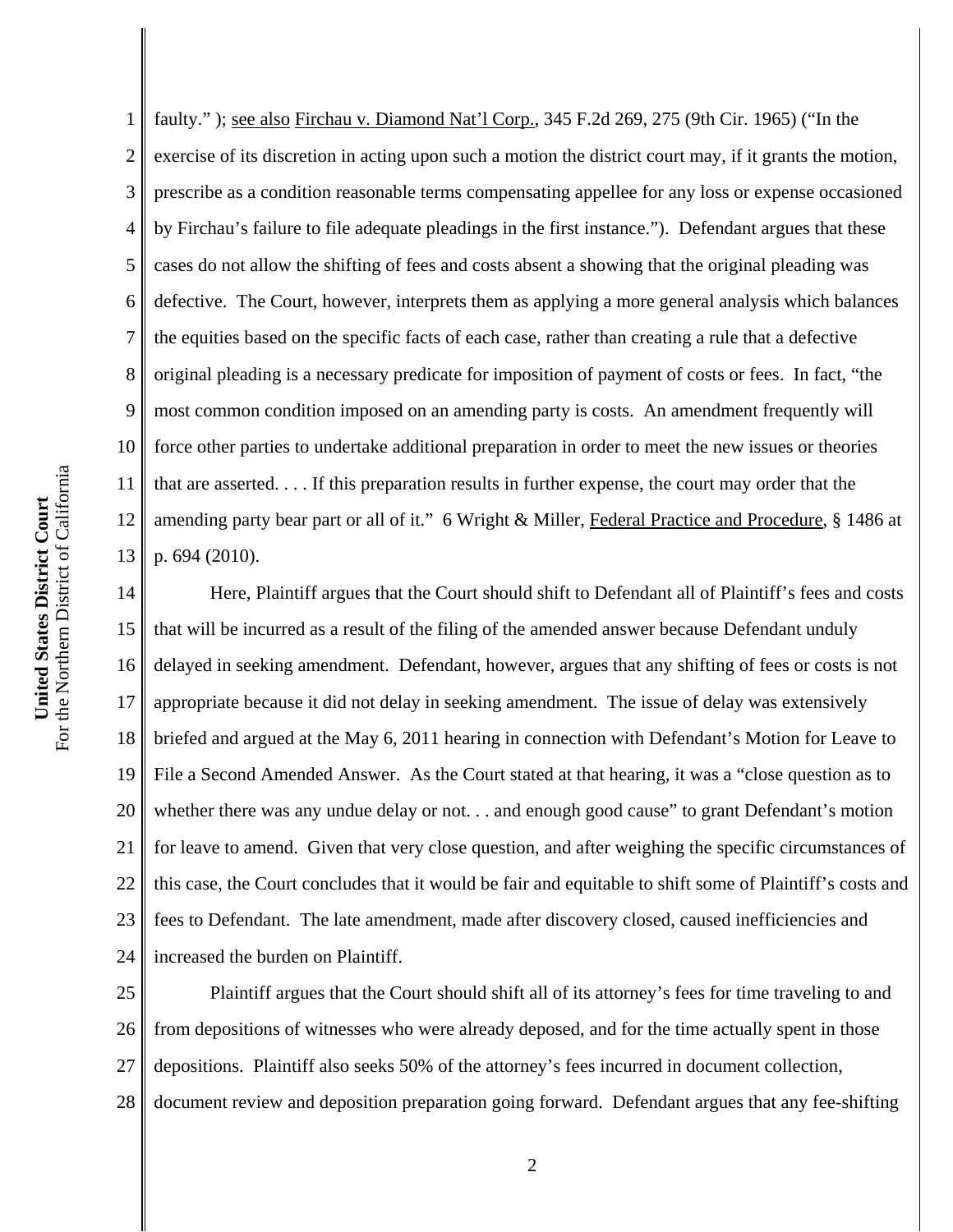1 2 3 would be improper because it would result in collateral litigation as to what fees were reasonable. Plaintiff also seeks reimbursement of costs for court reporter and videographer expenses, for travel to and from any re-depositions and for document collection and review.

4 5 6 7 8 9 10 11 12 13 14 15 16 17 18 Defendant argues generally that none of the fees and costs sought by Plaintiff are attributable to any delay by Defendant in bringing its new counterclaims and so they should not be shifted. See Miller v. Union Pac. R.R., 2008 WL 4271906, at \*6 (D. Kan. Sept. 12, 2008) (declining to award fees and costs where the scope of the case would not be radically changed by the new claims and there was no prejudice that could not be cured by further discovery and there was no undue delay). First, Defendant argues that there is no basis for awarding attorney's fees for document collection or review because Plaintiff would have had to incur those fees anyway. Plaintiff counters persuasively that had the counterclaims been part of the original lawsuit, document collection and review would have taken longer, but not as long as it will take now that attorneys must re-familiarize themselves with the issues and documents. It would have been much more efficient for Plaintiff to review its documents once, and Plaintiff will incur fees that would not have been necessary had the amendments been made earlier in the case. However, the Court is not convinced that document collection and review will take half as much time as it initially did. Therefore, the Court concludes that Plaintiff is entitled to recover 20% of its reasonable attorneys' fees for document collection and review related to the amendments from Defendant.

19 20 21 22 23 24 25 26 27 28 Second, Defendant argues that Plaintiff would have incurred the same fees and costs for travel to and from depositions even if Defendant had brought the counterclaims sooner. But if the counterclaims had been brought earlier, Plaintiff's counsel would not have incurred fees for travel time to make a second trip for depositions. Thus, the Court concludes that Plaintiff is entitled to recover from Defendant its fees and costs for traveling to and from depositions of witness who have already been deposed, except for those fees and costs related to the re-deposition of Paul Armitt, who would have been re-deposed even if the motion to amend had been denied. Defendant need only pay the costs for economy class travel, not business class accommodations. The Court declines to shift any fees for the time spent in the depositions. That time would likely have been spent in depositions regardless of when Defendant brought the counterclaims.